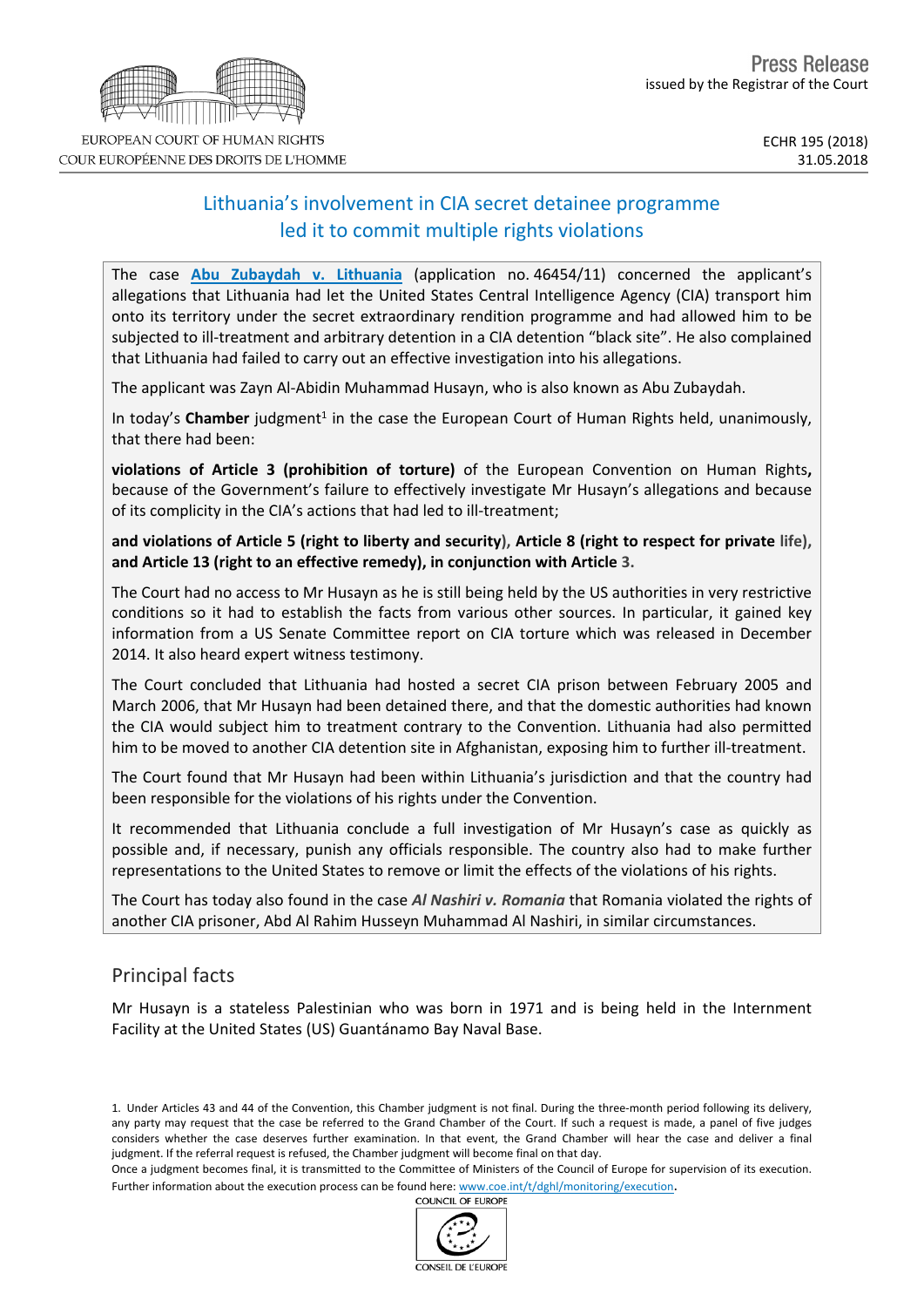He was initially considered by the US authorities as the "third or fourth man" in al-Qaeda and was seized in Faisalabad, Pakistan, in March 2002. He was suspected of being a planner of the 11 September 2001 attacks and a senior lieutenant to Osama bin Laden. He was the first so-called "high-value detainee" ("HVD") detained by the CIA at the start of the "war on terror" launched by President Bush. He has never been charged with any offence.

The European Court established in Mr Husayn's first case (*Husayn (Abu [Zubaydah\)](http://hudoc.echr.coe.int/eng?i=001-146047) v. Poland*) that after his capture he had been held in a CIA detention facility in Thailand before being moved to another "black site" in Poland in December 2002. He was detained there until September 2003.

The applicant submitted in this case that he had been secretly transferred from Poland to the prison at Guantánamo and then to Morocco in 2004. He had later been moved to Lithuania on 17 or 18 February 2005 and transferred out of that country to Afghanistan on 25 March 2006.

According to the applicant, he was subjected to torture and other forms of ill-treatment prohibited by Article 3 of the Convention throughout his detention by the CIA.

Mr Husayn described his treatment in testimony in 2006 to the International Committee of the Red Cross (ICRC) and in partly declassified transcripts of evidence to the US military Combatant Status Review Tribunal in 2007.

It included interrogators putting a black cloth over his face and pouring water over it so he could not breathe; slamming him into a wall and slapping his face; playing loud music while he was kept in a tall box; depriving him of food; and keeping him naked in cold conditions. He told the Tribunal that doctors had told him that he had nearly died four times during months of interrogation.

He also alleged that he had been kept in continuous solitary confinement and incommunicado detention throughout his undisclosed detention. He had no knowledge of where he was being held and no contact with persons other than his interrogators or guards.

He stated that he suffers from blinding headaches and an acute sensitivity to sound. He had more than 300 seizures between 2008 and 2011 and at some point during his captivity he lost an eye

International media reported in 2009 that Lithuania was among the eastern European countries which had hosted a secret CIA prison, at a former riding school near capital city Vilnius.

A subsequent Lithuanian Parliament committee inquiry found that CIA planes had landed in Lithuania in 2004, 2005 and 2006 and that the CIA and the domestic intelligence services had reconstructed two facilities together. However, Parliament could not determine whether any detainees had been flown in on the CIA planes or held at the bigger of the two facilities.

Finally, the inquiry found that senior Lithuanian officials had only known in general terms of cooperation with the CIA. A 2010 investigation by the Prosecutor General's Office into abuse of office by officials in connection with the alleged CIA operations ended in 2011 without any prosecutions. The investigation was reopened in 2015 and is still ongoing.

## Complaints, procedure and composition of the Court

Mr Husayn complained that Lithuania had enabled the CIA to detain him secretly on its territory and subject him to torture, various other forms of mental and physical abuse and incommunicado detention, thus denying him the possibility to contact his family or the outside world.

He also complained that Lithuania had allowed him to be transported to another foreign secret detention site, exposing him to years of further similar treatment. Lastly, he complained of the lack of a prompt and thorough investigation into his allegations.

Mr Husayn relied on Article 2 (right to life), Article 3 (prohibition of torture), Article 5 (right to liberty and security), Article 6 (right to a fair trial within a reasonable time), Article 8 (right to respect for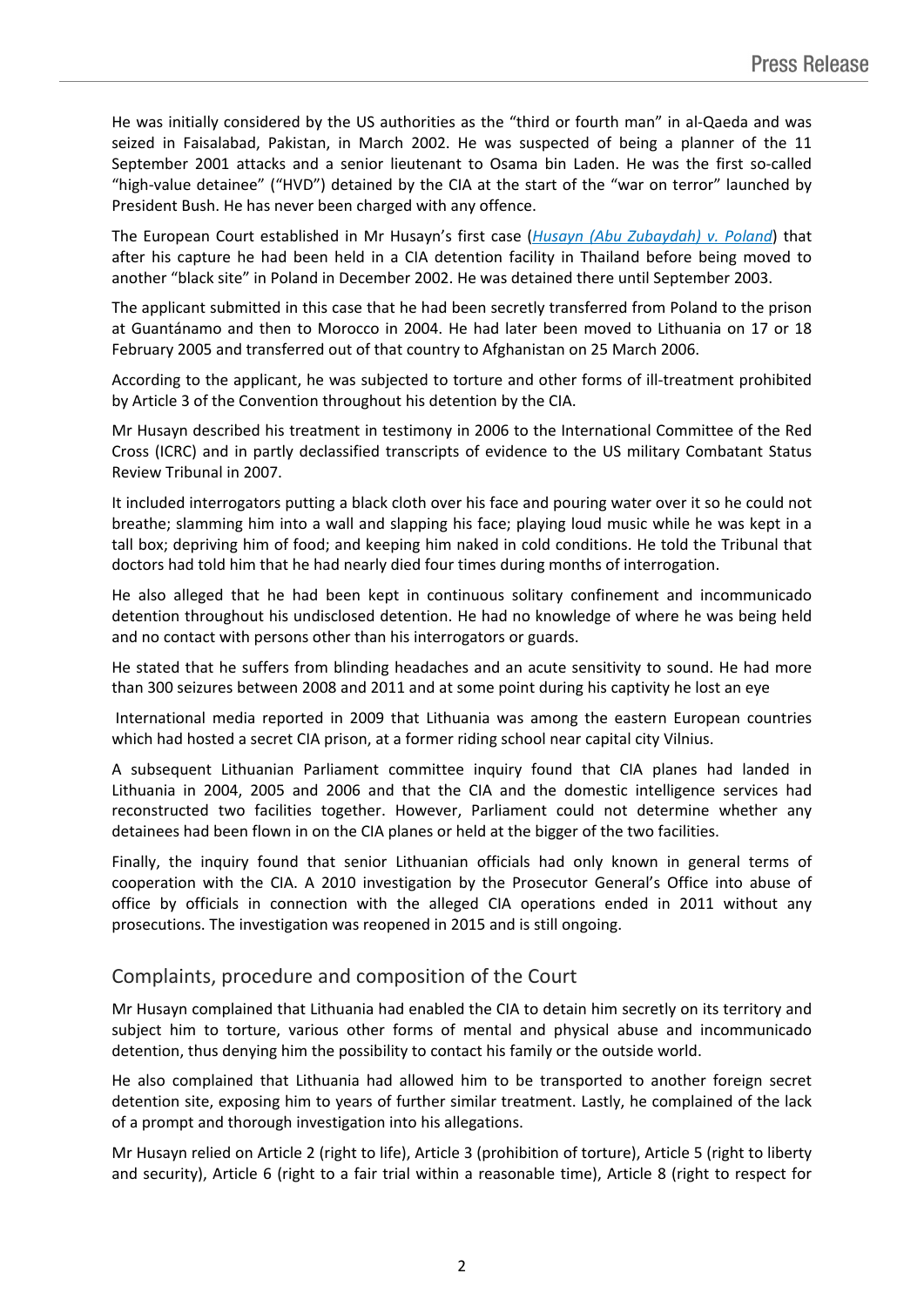private and family life), Article 13 (right to an effective remedy) and Article 1 of Protocol No. 6 (abolition of the death penalty).

The application was lodged with the European Court of Human Rights on 14 July 2011.

The Helsinki Foundation for Human Rights, Amnesty International and the International Commission of Jurists submitted comments as third parties.

A fact-finding hearing was held on 28 June 2016 and a public [hearing](http://hudoc.echr.coe.int/eng-press?i=003-5421963-6788370) on 29 June 2016.

Judgment was given by a Chamber of seven judges, composed as follows:

Linos-Alexandre **Sicilianos** (Greece), *President*, Kristina **Pardalos** (San Marino), Robert **Spano** (Iceland), Aleš **Pejchal** (the Czech Republic), Egidijus **Kūris** (Lithuania), Mirjana **Lazarova Trajkovska** ("the former Yugoslav Republic of Macedonia"), Paul **Mahoney** (the United Kingdom),

and also Abel **Campos**, *Section Registrar.*

## Decision of the Court

The Court first dealt with objections by the Government's that Mr Husayn's allegations were a restatement of inquiry reports and media articles. There was no proof the CIA had taken him to Lithuania and detained and ill-treated him there with the knowledge of the domestic authorities.

The Court observed that the case was largely based on circumstantial evidence, noting that only Mr Husayn's US legal representative, with top-secret security clearance, was allowed to see him.

The evidence included, in particular, the 2014 declassified executive summary of the US Senate report on CIA torture, which detailed the activities of the CIA in the HVD programme in the years 2001-2009. The Court also reviewed Mr Husayn's testimony in the ICRC report and his statements to the Combatant Status Review Tribunal.

In addition, it took account of international inquiries, such as the three reports by Council of Europe Parliamentary Assembly rapporteur Dick Marty from Switzerland and redacted documents released by the CIA. It heard the testimony of Senator Marty and two experts on the CIA rendition programme, Mr J.G.S., a lawyer and investigator who has worked with Senator Marty, and Mr Crofton Black, an investigator with the Bureau of Investigative Journalism and British NGO Reprieve, a British non-governmental organisation representing the interests of some of the detainees held in Guantánamo.

The evidence included details of how detainees had been ill-treated, the movement of aeroplanes known to have been used by the CIA for rendition operations, how the CIA had paid foreign governments to host sites and how the programme had developed over the years.

In particular, the 2014 US Senate Committee report on CIA torture provided information about the transfer dates and times, and the interrogation schedules of CIA detainees. It also spoke clearly of cooperation with the domestic authorities and of them being provided with millions of dollars to show appreciation for their "support" for the CIA extraordinary rendition programme. The actual amount and the concrete recipients were redacted out of the report.

A careful reading of the report allowed the Court to conclude that the detention centre known as Site Violet, one of the places where Mr Husayn had been held, was located in Lithuania.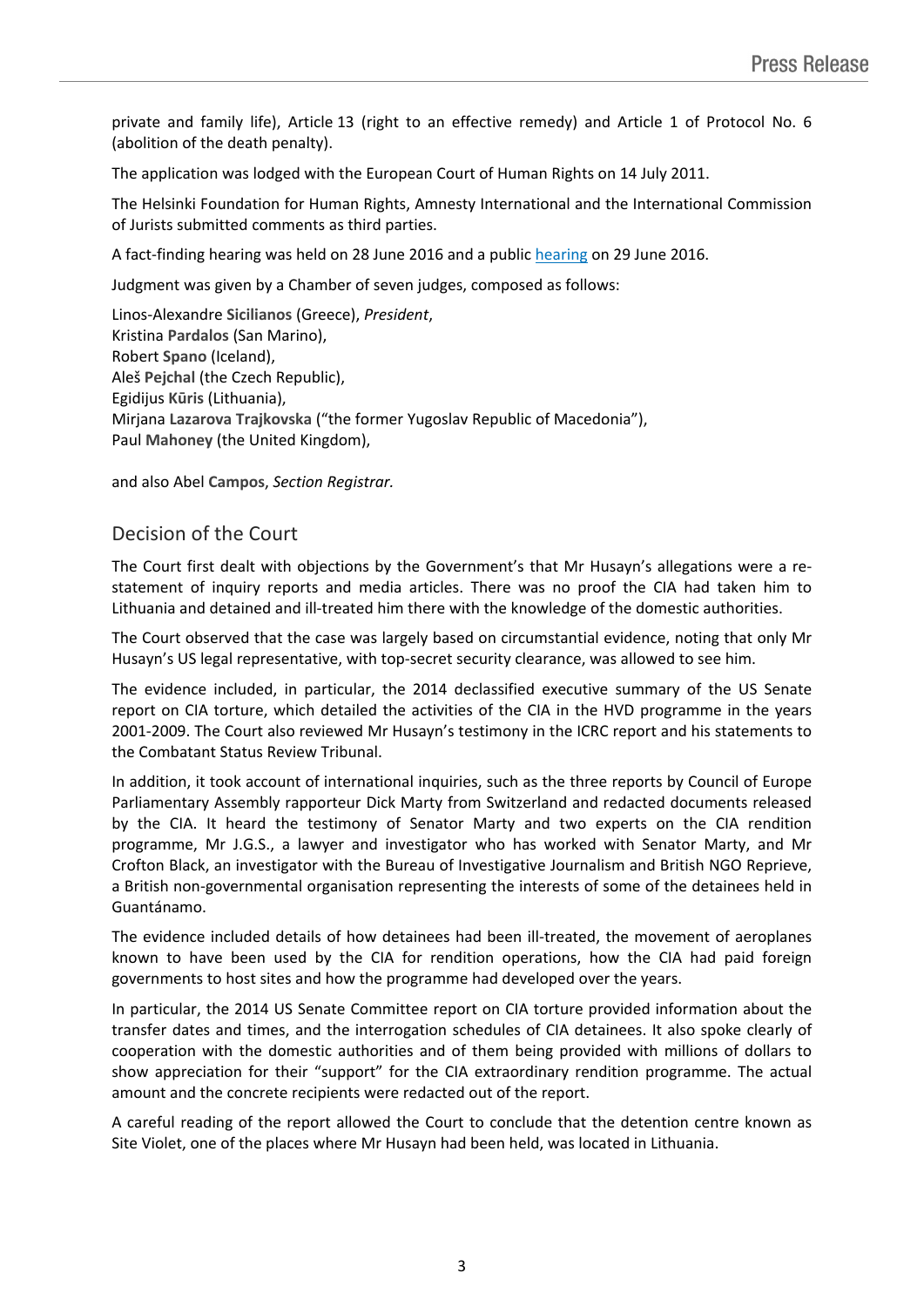Based on all the material, the Court concluded that it was clear that Lithuania had hosted a CIA detention centre from 17 or 18 February 2005 to 25 March 2006 and that Mr Husayn had been held there.

The Lithuanian authorities had known of the purpose of the CIA's activities on its territory and had cooperated. It must also have been clear that such actions had threatened Mr Husayn's rights. Overall, his allegations fell within Lithuania's jurisdiction and could make it answerable under the Convention.

#### Article 3

The Court found a violation of the **procedural aspect** of Article 3 as Lithuania had failed to carry out a proper investigation related to Mr Husayn. The investigation had tailed off from June 2010 and prosecutors had ignored Reprieve's suggestions to trace US citizens who had been on board one of the aeroplanes which had landed in Lithuania and whose passport details they had possessed.

The reopened investigation, which included a request for legal assistance to the United States, had also made no meaningful progress.

On the **substantive aspect** of Article 3, the Court noted that Mr Husayn's statements to the Tribunal in March 2007 and in the 2007 ICRC report provided a shocking account of the cruel treatment he had suffered in CIA custody. He had not been subjected to such severe ill-treatment in Lithuania, but his prior suffering had to be taken into account when considering his detention there.

In any event, in Lithuania he had also experienced an extremely harsh detention regime, which, according to CIA documents, had as standard practice included blindfolding or hooding, solitary confinement, the continuous use of leg shackles, and exposure to noise and light.

Such suffering amounted to inhuman treatment within the meaning of the Convention, which Lithuania had enabled by cooperating with the CIA. Moreover, it had allowed his rendition out of the country and exposed him to a foreseeable serious risk of further ill-treatment.

### Article 5

Lithuania had enabled the CIA to transport Mr Husayn in and out of the country and hold him in secret. Unacknowledged detention was a complete negation of the guarantees of the Convention and a serious violation of Article 5.

### Article 8

The interference with Mr Husayn's rights had taken place in the context of fundamentally unlawful and undisclosed detention. There had been no justification for it under Article 8 and his rights under this provision had therefore been breached.

#### Article 13

The Court observed that it had already found that the investigation into Mr Husayn's allegations had fallen short of Convention standards. He had also had no effective remedy available to complain about violations of his rights. There had been a breach of Article 13, in conjunction with Article 3.

#### Article 46

The Court noted that Lithuania had asked for some legal assistance from US officials during the reopened investigation. However, it recommended that the country make further representations to the United States to remove, or at the very least, seek to limit the effects of the violations of the applicant's rights.

In addition, the reopened domestic investigation should be concluded as swiftly as possible once the circumstances of Mr Husayn's transport, detention and removal from Lithuania had, as far as